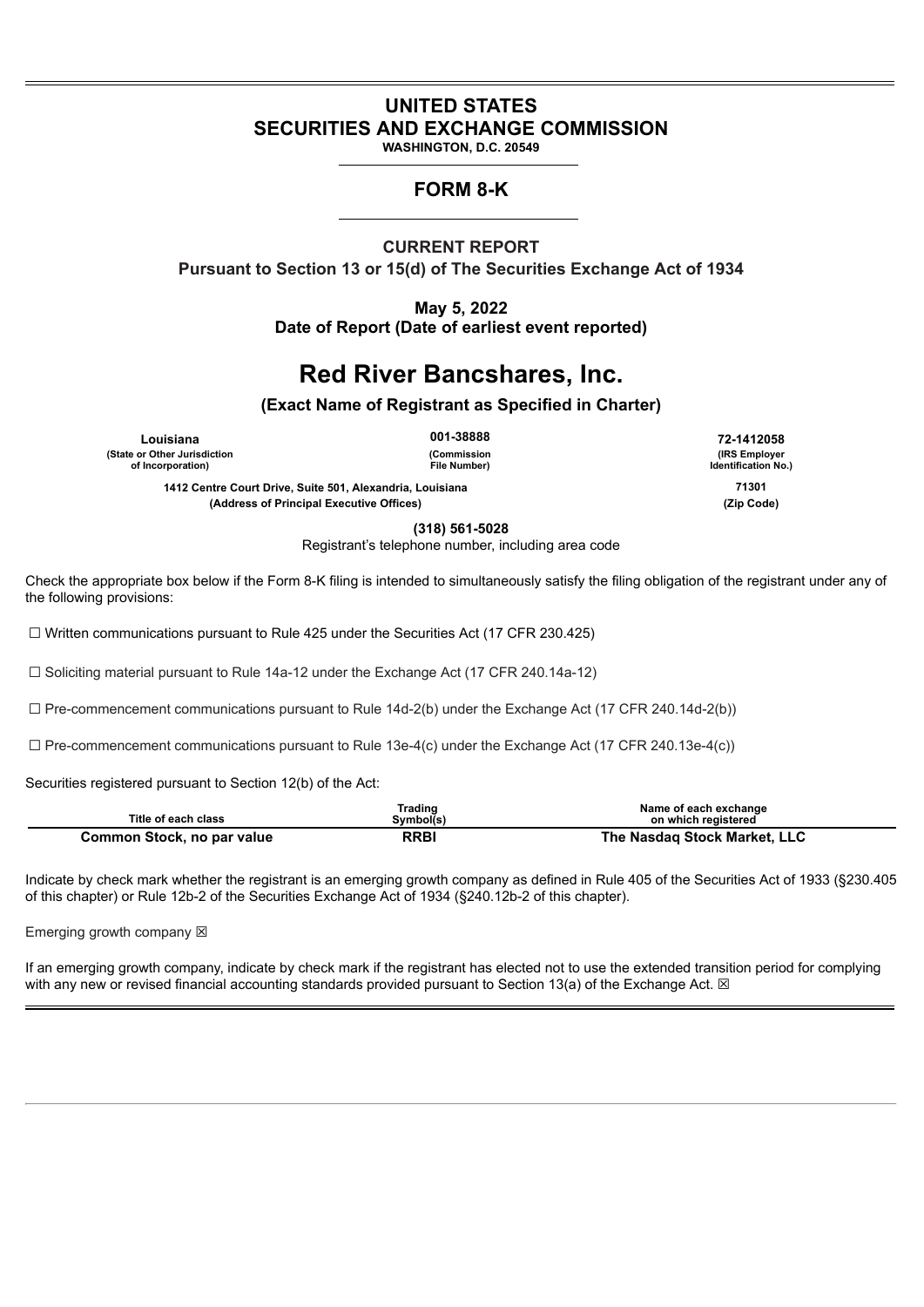#### **Item. 5.07 Submission of Matters to a Vote of Security Holders.**

The Annual Meeting of Red River Bancshares, Inc. (the "Company") was held on May 5, 2022. The Annual Meeting was exclusively held virtually pursuant to the Company's Bylaws.

At the close of business on March 4, 2022, the record date for the Annual Meeting, the Company had 7,180,830 shares of common stock outstanding and entitled to vote. Of that number, 5,764,668 shares were represented virtually or by proxy at the Annual Meeting. The Company's shareholders voted on the following two proposals at the Annual Meeting, casting their votes as described below.

#### *Proposal 1: Election of Directors.*

The shareholders of the Company elected the individuals listed below to serve as directors of the Company until the Company's 2023 annual meeting of shareholders by the votes set forth in the table below:

| <b>Nominee</b>               | <b>Votes For</b> | <b>Votes Withheld</b> | <b>Broker Non-Votes</b> |
|------------------------------|------------------|-----------------------|-------------------------|
| M. Scott Ashbrook            | 4,017,809        | 766.535               | 980.324                 |
| R. Blake Chatelain           | 4,780,638        | 3.706                 | 980.324                 |
| Kirk D. Cooper               | 4,670,200        | 114.144               | 980.324                 |
| Michael D. Crowell           | 4,782,892        | 1,452                 | 980,324                 |
| Anna Brasher Moreau, DDS, MS | 4,782,892        | 1.452                 | 980.324                 |
| Robert A. Nichols            | 4,779,446        | 4.898                 | 980,324                 |
| Willie P. Obey               | 4.678.151        | 106.193               | 980.324                 |
| Teddy R. Price               | 4,581,076        | 203.268               | 980.324                 |
| Don L. Thompson              | 4,697,082        | 87.262                | 980,324                 |
| H. Lindsey Torbett           | 4.670.221        | 114,123               | 980,324                 |

#### *Proposal 2: Ratification of External Auditor.*

The shareholders of the Company ratified the appointment of Postlethwaite & Netterville, APAC as the Company's independent registered public accounting firm for the year ending December 31, 2022, by the votes set forth in the table below:

| <b>Votes For</b> | <b>Votes Against</b> | <b>Abstentions</b> |
|------------------|----------------------|--------------------|
| 5,760,110        | 4,452                | 106                |